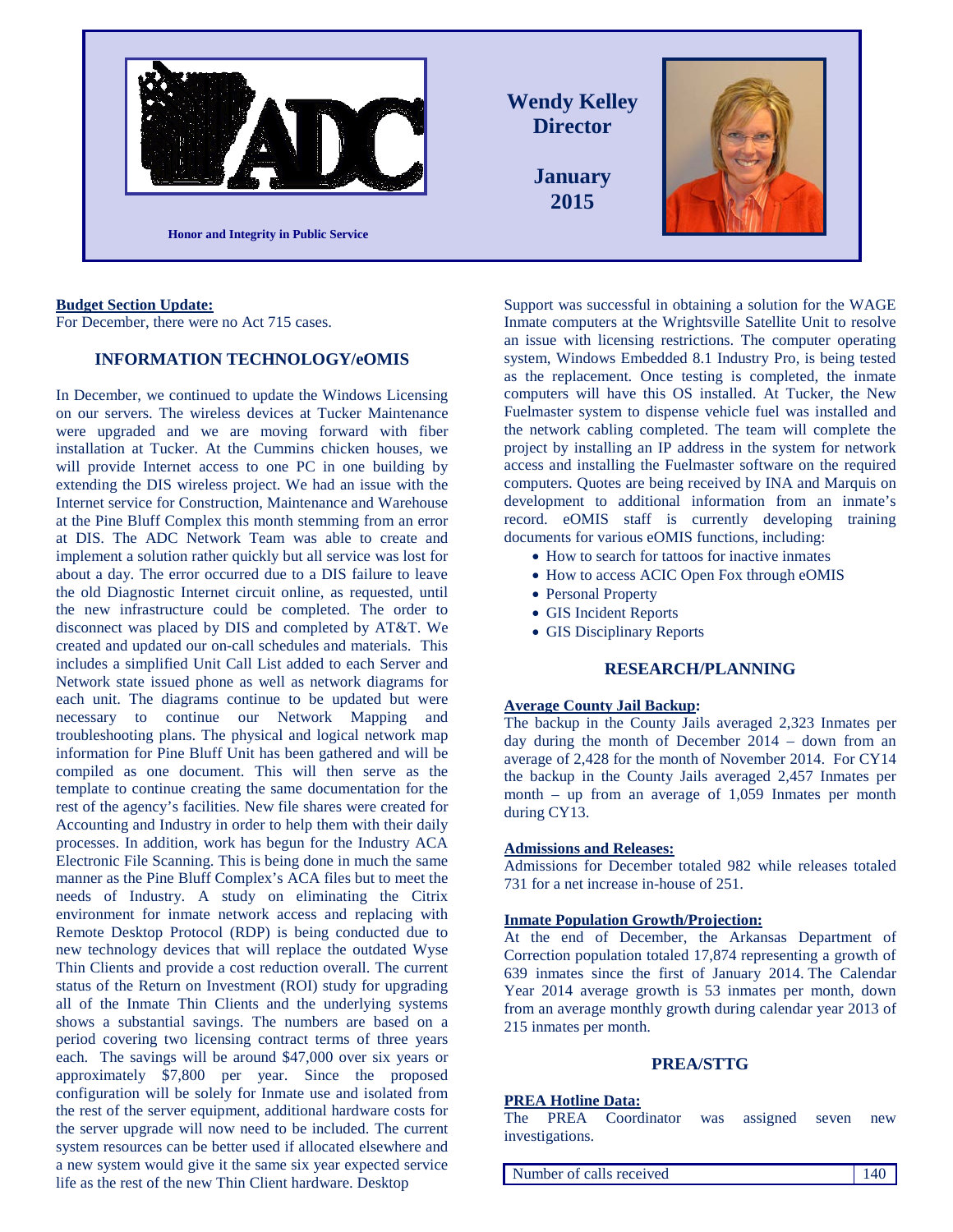| Total calls referred for reported PREA issue |  |
|----------------------------------------------|--|
| Total calls referred for non-PREA issue      |  |
| Calls referred due to technical failure      |  |
| Calls resulting in IAD referral              |  |

# **STTG:**

STTG Coordinators' Quarterly Meeting was held on December 19, at the Training Academy. Included in the training was a three-hour block of instruction on Basic Gang Awareness to allow Unit Coordinators to know what basic recruits are taught while in the Academy as well as prepare coordinators to assist with instruction. File upload was completed at Maximum Security and ORCU. Total file upload has been completed at seven units.

# **TRAINING ACADEMY**

## **Basic Training Division:**

Lt. John Broadway's basic training Class 2014-P graduated the Academy on November 21, with 69 cadets. The Willis H. Sargent Award winner was Jon Green of the Ouachita River Unit. Ms. Wendy Kelley, Chief Deputy Director, was the guest speaker.

## **In-Service Division:**

The focal for December was the **Management Level 1** class held the 8-11. This four-day session is for new supervisors and includes training as mandated through the office of the Governor. Guest instructors from OPM's (Office of Personnel Management) Training Division presented two of those classes, Arkansas Government Basics and HRkansas. Other topics taught by ADC staff include, Performance Evaluation, Grievance Prevention and Handling, Fair Labor Standards Act and more. Over 45 students completed this course. **Security for Non-Security** is to prepare non-security staff for the career they face dealing with the prison environment. There are three levels of Security for Non-Security based upon employment status. December 3-4 was the **16 hour** version for Contract Staff and December 16-17 was the **40 hour** version for full time staff. (The third version is an eight hour class for part time volunteers). Presentations for this segment of training include Sexual Harassment, Sexual Misconduct, ADC History, Con Games, etc. The 40 hour class includes two classroom days with the remaining 24 hours completed using the Department's eLEARNING system, eCADEMY.

## **eAcademy Division:**

In December, ADC employees completed a total of 2962.5 hours of eCADEMY training. Approimxtely, 6.5% of ADC employees completed at least one course during that time frame for an average of 1.5 hours per staff member.

# **PAWS in Prison:**

| <b>Units</b>            | <b>Dogs In Training</b> |
|-------------------------|-------------------------|
| <b>Hawkins</b>          |                         |
| <b>Maximum Security</b> |                         |
| North Central           |                         |
| <b>Ouachita</b>         |                         |

| <b>RLW/CF</b> |    |
|---------------|----|
| Tucker        |    |
| <b>Total</b>  | າາ |

| Number of adoptions for December (Dogs have left<br>unit)       | 21  |
|-----------------------------------------------------------------|-----|
| Number of adoptions for 2014                                    | 182 |
| Number of adoptions since program inception (Dec<br>2011)       | 473 |
| Current number of dogs in foster (graduated but not<br>adopted) | 14  |
| Current number of service dogs in training                      |     |

# **ADMINISTRATIVE SERVICES**

# **Administrative Services Division Reports (attached):**

**Gifts, Grants, and Donations/Inmate Welfare Fund Balance (required by policy)** – There were no donations to ADC in December.

**Inmate Welfare Fund** balance on December 31, was \$2,918,915.87.

**PAWS in Prison Fund** balances total on December 31, was \$82,780.14. Account (7004822) \$14,174.15 and account (NDC0500) \$68,605.99

**Vacancies, Hires, and Terminations** – On December 31, 2014 there were a total of 465 vacancies, 32 new hires, and 72 terminations at the various ADC locations.

**Procurement/Contracts (required by policy)–** For December 2014, purchase orders and contracts in excess of \$10,000 amounted to \$2,845,505.32. Of this amount, \$1,849,018.12 was for Inmate Care and Custody related items (food, shoes, clothing, etc.). Bulk fuel costs for December were \$93,223.51-average cost of bulk diesel was \$2.47/gallon; average cost of E-10 was \$2.30/gallon.

# **HUMAN RESOURCES**

# **Administration:**<br>Tracey Lawre

Lawrence, Assistant Human Resources Administrator/Employment was promoted to Associate Human Resources Administrator in December.

# **Benefits:**

There were 173 performance evaluations; 39 MIPS promotions; and 134 MIPS payments. FMLA requests included 102 requests processed with four denied. A total of six CAT leave requests were processed with four applications approved and awarded 182 hours, and two applications denied. Three thousand seven hundred ninety-nine and onehalf hours were donated to the Catastrophic Leave Bank. There were seven applications received for shared leave with five denied and two approved for 192 hours donated.

# **Employment:**

Facebook results were: 307 new likes and 8,359 total likes of our page. Through Discover Corrections, there were 445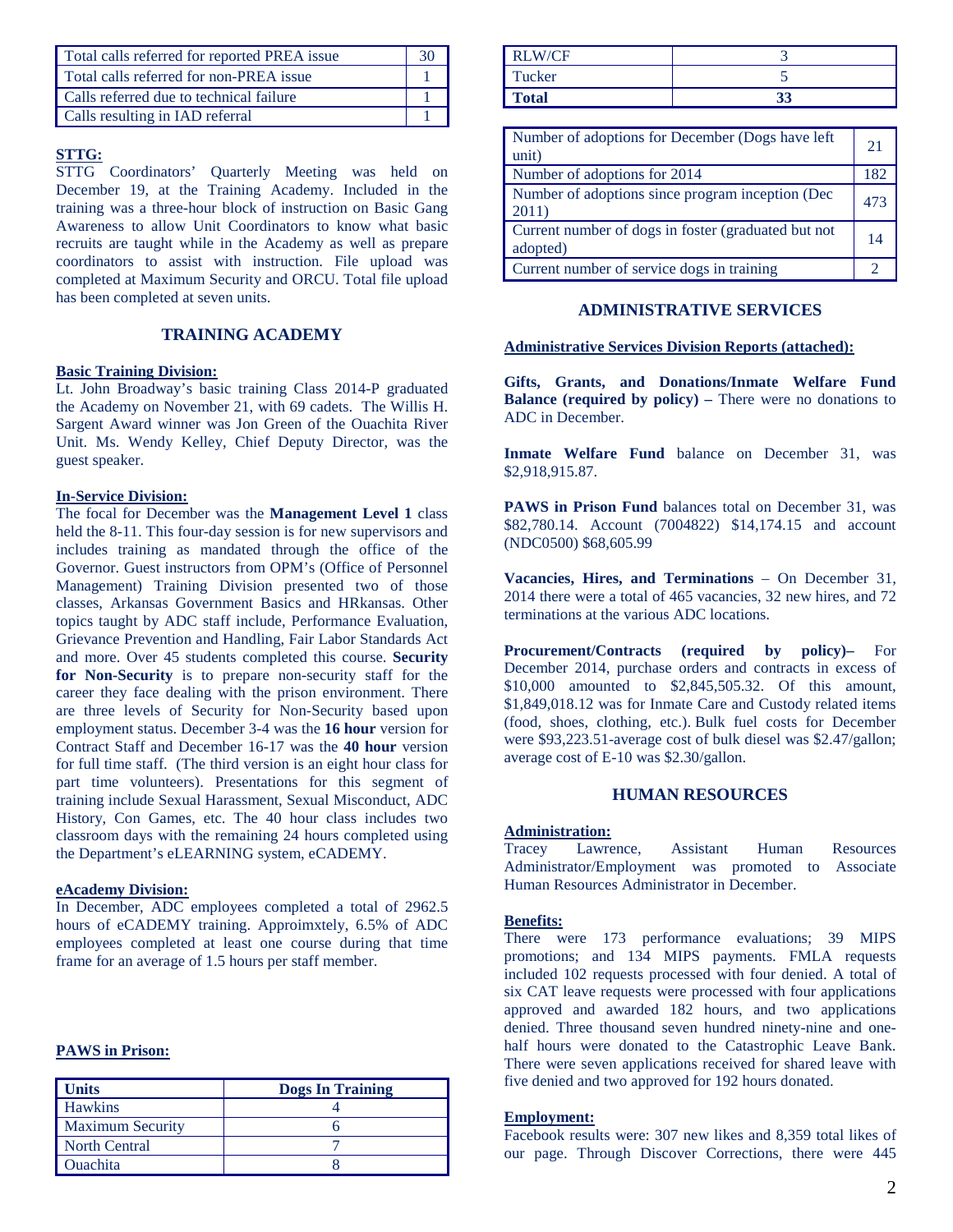people from across the U.S. who viewed ADC's page. This site does not allow you to review comments made unless the viewer applies for a position through their site and is hired. In December, there were no applications submitted for ADC through the Discover Corrections website. The Human Resources Recruiter coordinated Job Fairs in the following locations: December 2, at the Greenville Win Job Center; December 9, at the Hot Springs Workforce Center; December 10, at the Arkadelphia Workforce Center; and December 16, at the Monticello Workforce Center. The recruiter visited with a total of 72 potential applicants during these job fairs. The reporting features that INS (Information Network Systems) has developed for AR State Jobs website (all agencies) have been implemented. We have requested agency specific features, but have not received notification that those changes have been made. We are not tracking CO I positions through AR State Jobs because the Department advertises these positions monthly and there is no way of being able to hire more than one applicant per advertised position. We are still using both ways of reporting. The report through AR State Jobs provides the following information:

- Advertised positions
- Applications received
- Gender
- How many did not meet qualifications and a reason they did not meet - (1-experience; 2-license or certifications; 3 other)
- How many met minimum qualifications
- How many need further review
- How many were not processed
- Positions hired
- Race
- Veteran status

There were a total of 1,701 applications received during December through ARStateJobs.com. A total of 27 Non-Correctional applications were processed in December. Seventy-seven CO I applications were processed with the following results: twenty-three Correctional Officers were hired and four Correctional Officers were re-hired.

#### **Physical Assessments:**

There were a total of 170 applicants and incumbent personnel that were assessed in December. One hundred one incumbent personnel successfully completed their physical assessments and two incumbent personnel did not. Of the two that did not meet, one has rescheduled and passed, and the other one has not been released by their physician. Sixty-seven applicants took their physical assessments and all passed.

# **Workplace Safety:**

In December, the modified version of the Health and Safety Plan was presented to one Basic Training class with a total of 28 cadets in attendance. There were 46 incidents reported to company nurse in December, which brings our Workman's Compensation incidents reported to 706 in 2014. Ouachita River Unit was placed and removed from the Arkansas Workers' Compensation Rule 32 Program during the month of December.

# **PROCUREMENT**

#### **Contracts/Bids Status:**

Awarded by OSP

• Janitorial Supplies

In Process

• Chiller for Ester Unit (ABA bid)

# **INSTITUTIONS/OPERATIONS**

# **Accreditation:**

ACA internal audits were completed by Sandra Kennedy, ACA Coordinator, at the Training Academy as listed on the attachment. Linda Gibson, Fire and Sanitation Coordinator conducted several independent audits as listed on the attachment.

#### **Farm:**

The past quarter row crops for all farms were harvested in a timely manner. The overall yields for the year were average for the counties. Overall the growing season for all the crops was good. During the growing season, we anticipated higher than average yields, the Farm Administrators suggest there was too much rainfall during pollination not allowing for good grain formations which hinders outstanding yields. The input cost of raising these crops was considerably less than prior years due to not having to irrigate as much. We were very fortunate that at harvest time weather patterns changed and brought in a dry season for gathering the crop. The dry fall also gave the farms the opportunity to begin land preparation for the 2015 crop season. Completion of this task will hopefully give the farm a head start when planting begins in the spring. The gardens at all locations did outstanding in assisting in supplying fresh vegetables to the units and supplying a surplus which is stored in cooler units for later usage. The marketing of the crop this year and forward contracting for next year have been strong for farm commodities. The farm has taken every opportunity to take full advantage of receiving above the normal prices for portions of next year crops. The cattle operation had an outstanding calf crop and a tremendous hay crop. Cattle sales this year have brought record highs. The chicken operation construction is still progressing; the first remodeled house is in operation with the growing of pullets. These pullets should be moved into the first layer house the first week of March and begin egg production. The production on the pecans fell very short this year, the low yield is contributed to high rainfall again during pollination time. All staff should be commended on their hard work and efforts in making the 2014 growing year a success.

#### **Institutional Grievance Appeals:**

There were a total of 644 appeals of institutional grievances received and 384 appeals were answered in December. Eleven were found with merit.

# **Inmate Formal/Informal Grievances:**

There were a total of 2,108 formal grievances filed and 4,501 informal grievances filed at various units in December.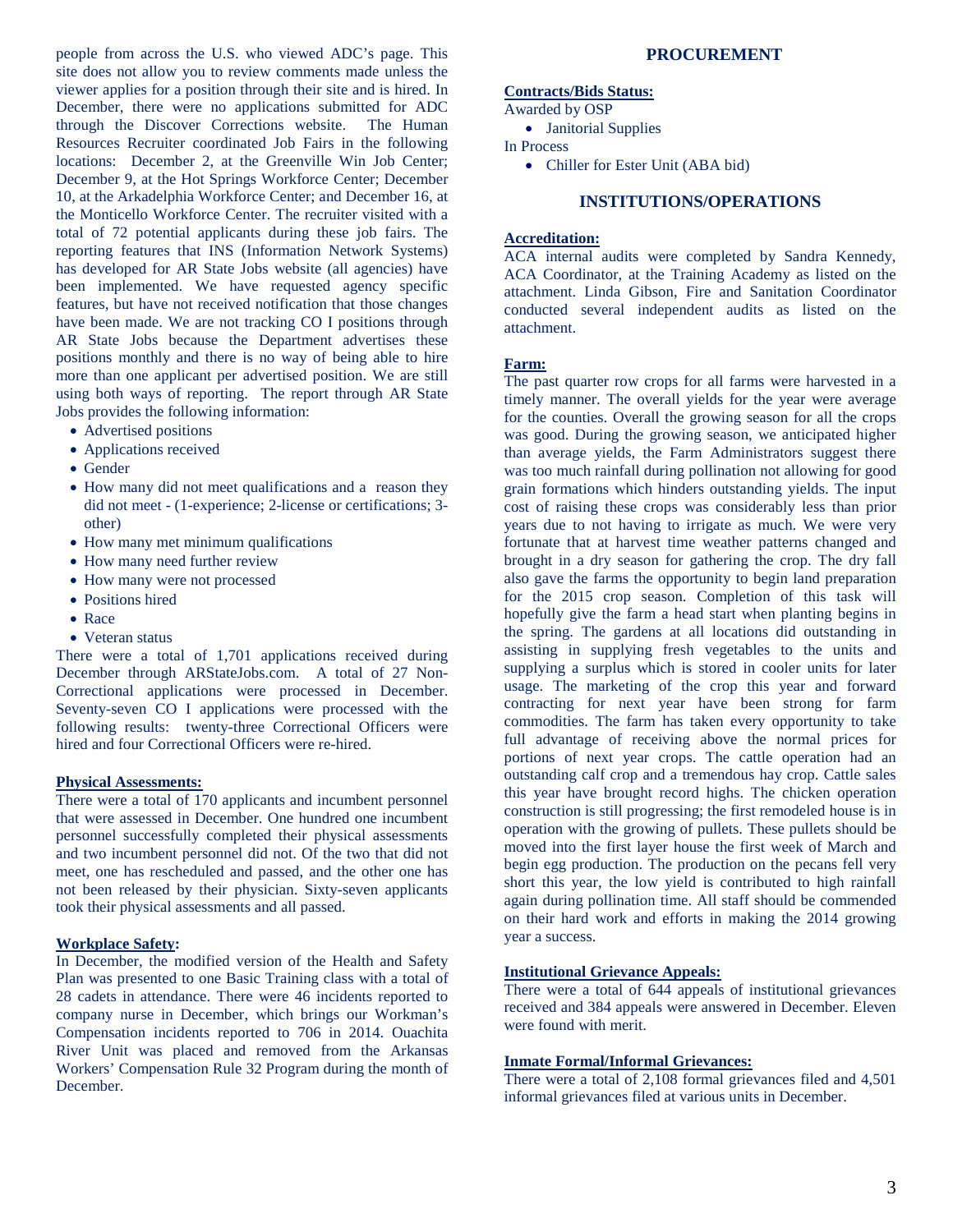## **Pre-Release:**

|            | <b>Slots</b> | <b>Completed</b> | <b>Removed</b> | <b>Clients</b> |
|------------|--------------|------------------|----------------|----------------|
| McPherson  | 15           |                  |                |                |
| NCU        | 25           |                  |                | 20             |
| Pine Bluff | 100          |                  |                | 102            |
| Total      | 140          | 14               |                | 131            |

There are 305 males and 69 females on the waiting list within 18 months of their release date and of those, 16 male and one female are mandated by the Board of Parole. The average time on the waiting list is about three months. The total on the waiting list including those not currently within the identified time frame is 461 males and 105 females.

# **TREATMENT PROGRAMS**

#### **Sex Offender Treatment Programs:**

|              | <b>Slots</b> | <b>Completed</b> | <b>Removed</b> | <b>Clients</b> |
|--------------|--------------|------------------|----------------|----------------|
| <b>RSVP</b>  | 238          | 54               |                | 237            |
| SOFT         | 30           |                  |                |                |
| <b>Total</b> | 268          | 54               |                | 246            |

There are 668 males on the waiting list for RSVP and 32 females on the waiting list for SOFT within five years of their release date and of those 68 are mandated by the Board of Parole. The average time on the waiting list from request is three to six months for stipulated. The total on the waiting list, including those not currently within the identified time frame, is 1,430 males and 39 females. There is no PREA inmate at this time.

#### **Therapeutic Community:**

|              | <b>Slots</b> | <b>Completed</b> | <b>Removed</b> | <b>Clients</b> |
|--------------|--------------|------------------|----------------|----------------|
| McPherson    | $50*$        |                  |                |                |
| Tucker       | 136          |                  |                | 123            |
| Wrightsville | $45*$        |                  |                | 48             |
| Fotal        | 231          | 24               | 44             | 222            |

Note: The number of program beds for Tucker TC was reduced by 14 due to relocation of the program to the old Boot Camp Facility.

There are 171 males and 23 females on the waiting list within 18 months of their release date and of those, 47 are mandated by the Board of Parole. The average time on the waiting list from request is 23 days. The total on the waiting list, including those not currently within the identified time frame, is 705 males and 72 females.

## **S.A.T.P.:**

|               | <b>Slots</b> | <b>Completed</b> | <b>Removed</b> | <b>Clients</b> |
|---------------|--------------|------------------|----------------|----------------|
| Grimes        | 100          |                  |                | 100            |
| McPherson     | $50*$        | 12               |                | 50             |
| <b>MSU</b>    |              |                  |                |                |
| <b>RLW/CF</b> | 188          |                  |                | 183            |
| Tucker        | 43*          |                  |                | $4-$           |
| 'arner        |              |                  |                |                |

| 111<br>۱۱۵ | $20 - 4$<br>1 J J |    |    |  |
|------------|-------------------|----|----|--|
| ⊥otal      | - - -<br>v.       | 10 | 90 |  |
| . .        | .                 |    |    |  |

\*Denotes transitional beds are also available at these treatment programs.

There are1,837 males and 371 females on the waiting list within 18 months of their release date and of those, 31 are mandated by the Board of Parole. The average time on the waiting list from request is 16 days. The total on the waiting list, including those not currently within the identified time frame, is 2,715 males and 501 females.

#### **R.P.U.**

The Residential Program Unit at Ouachita had six admissions and two discharges in December for an end of the month count of 71.

# **S.P.U.:**

The McPherson SPU Program had one admission and one discharge for an end of the month count of seven. The Hawkins Center SPU Program admitted none and none were discharged in December for an end of the month count of ten.

#### **Habilitation Program:**

The Habilitation Program at the Ouachita River Correctional Unit provided treatment services to 36 inmates during December. There was one admission and two were discharged for an end of the month count of 34.

#### **Mental Health and Substance Abuse Staffing:**

The following Mental Health Services and SATP positions were vacant November and December:

|                                | November December |
|--------------------------------|-------------------|
| Admin. Specialist/Analyst      |                   |
| <b>Advisors</b>                |                   |
| <b>LPC</b>                     |                   |
| <b>Psychological Examiners</b> |                   |
| Psychologists                  |                   |
| Rehab Adm/Facility Supv        |                   |
| <b>Social Workers</b>          |                   |

# **Substance Abuse Education:**

Substance Abuse Education Groups were held at seven units and 19 inmates completed the program during December. The current waiting list is 569.

#### **Anger Management:**

Anger Management Groups were held at seven units and 231 inmates completed the program during December. The current waiting list is 3,512.

#### **Thinking Errors:**

Thinking Errors Groups were held at 12 units and 202 inmates completed the program during December. The current waiting list is 3,605.

# **Suicide:**

There were 55 suicidal threats, gestures or low/moderate risk attempts during December. There was one successful suicide.

# **Outpatient:**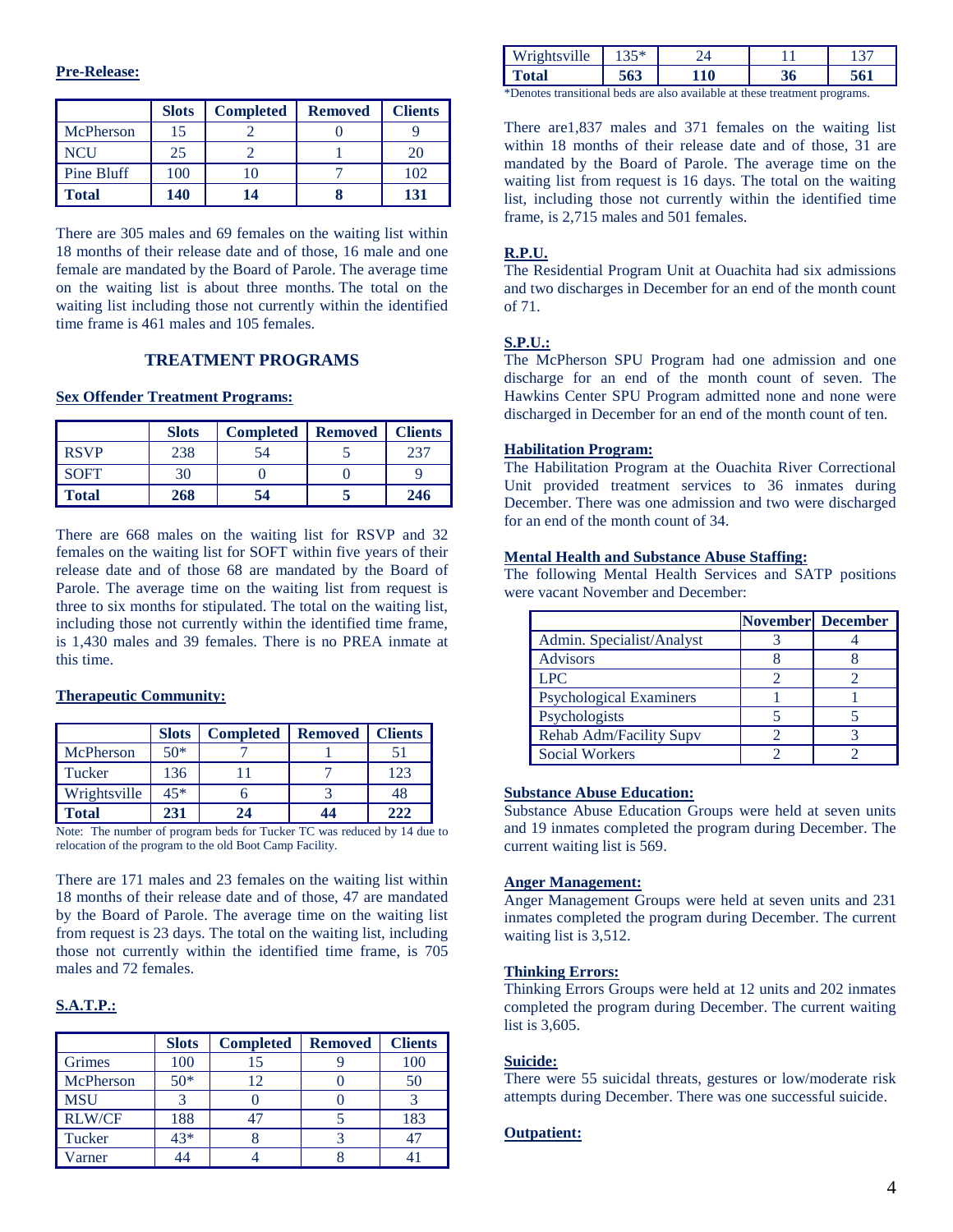There were 1,782 inmates on the mental health med log at the end of December. Mental Health conducted the following contacts during December:

| 1,820 |
|-------|
| 1,697 |
| 5     |
| 952   |
| 699   |
| 198   |
| 413   |
| 825   |
| 5,922 |
| 3     |
| 271   |
| 38    |
|       |

## **Monetary Sanctions:**

Sanction reimbursements for November were \$71,800.00.

#### **County Mental Health Requests:**

During December, there were 26 requests of a mental health nature received. Nine inmates were fast tracked to ADC.

# **County Medical Health Requests:**

During December, there were 251 requests of a medical nature received and 14 were fast tracked.

#### **Deaths:**

There were three inmate deaths in December; one claimed and two cremations.

#### **CCS:**

See attachment for the medical report regarding outside beds and emergency room visits.

#### **Medical Grievance Appeals:**

In December, there were a total of 258 appeals of medical grievances received and 233 appeals were answered. Twentysix of those were found to be with merit and three with merit but resolved.

# **SEX OFFENDER ASSESSMENT**

#### **Assessments Completed:**

| <b>Risk Level</b> | <b>December</b> | <b>December 31, 2014</b> |
|-------------------|-----------------|--------------------------|
| Level 1           |                 | 1,121                    |
| Level 2           | 26              | 5,531                    |
| Level 3           |                 | $5,615*$                 |
| Default Level 3   |                 |                          |
| Level 4           |                 | 504                      |
| <b>Total</b>      | 43              | 12.771                   |

\*Level 3 total to date included default level 3

# **ACIC Numbers:**

The total number of sex offenders registered from September 1, 1997, to December 31, 2014: **14,243**

| In Compliance                               | 6.940 |
|---------------------------------------------|-------|
| Delinquent (Did not return address on time) | 933   |
| Confined                                    | 2.476 |
| Out of State                                | 2.644 |

| Address unknown (absconded) | 199 |
|-----------------------------|-----|
| Deported                    | 156 |
| Deceased                    | 845 |
| Incapacitated               |     |
| Out of USA                  |     |

# **RELIGIOUS SERVICES SPECIAL EVENTS**

#### **Benton Unit:**

On December 6, 275 Christmas cards were distributed in the barracks; December 20, volunteers distributed Christmas sacks to 302 inmates and 55 officers. Also, there was a Christmas service conducted by Victory Baptist Church of Benton with 32 inmates attending. On December 27, Clemmie Jones Outreach Ministries ministered to 32 inmates and December 29, was Christmas movie night with 17 inmates attended.

#### **Cummins Unit:**

On December 5, the group "Christmas Behind Bars" came into the unit and donated gifts for the inmates. Also, they sang Christmas carols.

#### **Hawkins Unit:**

On December 10, a CRA meeting and prayer time was held; December 11, Covenant Presbyterian Church presented a Christmas Choir special for the compound with 65 inmates in attendance.

#### **Grimes Unit:**

Christmas sacks were distributed to 1,150 inmates and 235 staff by the chaplains and volunteers.

#### **Maximum Security Unit:**

On December 6, the band "Oktober Melon" held a concert with 35 inmates in attendance; December 11, the ARC Choir brought 20 members who sang Christmas music with 35 inmates in attendance; December 13, 23 volunteers helped distribute Christmas sacks to each inmate.

# **North Central Unit:**

On December 6, 17 volunteers distributed Christmas sacks to inmates; December 18, 20 volunteers from New Life Family Fellowship Church in Leslie, Arkansas conducted a Christmas service with 150 inmates in attendance; December 21, CRA Jimmie Snow held a special Christmas communion with 53 inmates attending.

## **Pine Bluff Unit:**

On December 11, chaplains and volunteers passed out approximately 450 gift bags to inmates; December 18, chaplains and volunteers passed out cakes to approximately 450 inmates and staff.

# **Randall L. Williams Correctional Facility:**

In December RLW hosted "Oktober Melon," a Christian rock band and distributed gift bags to approximately 550 inmates.

#### **Tucker Unit:**

On December 5, Family Church conducted special Christmas service for the inmate population; December 20, Christmas gift bags were distributed by volunteers to all inmates.